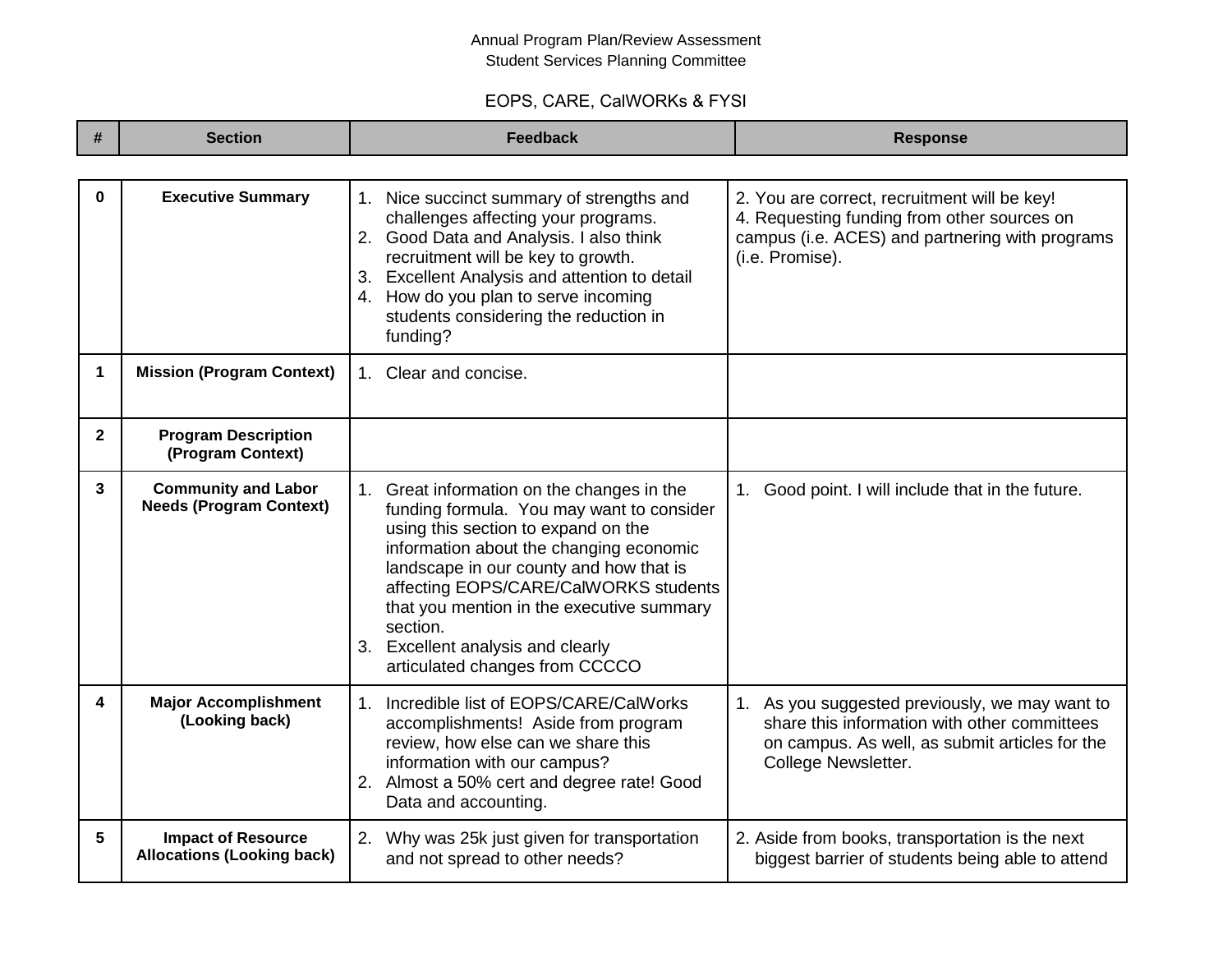|           |                                                                                                                                                |                                                                                                                                                                                                                                                                                                                                                                                                                                                                                                                | school. In addition, this funding was given to<br>the College from the District so that it could be<br>used specifically for transportation costs/issues.                                                                                                                                                                                                                                                                                          |
|-----------|------------------------------------------------------------------------------------------------------------------------------------------------|----------------------------------------------------------------------------------------------------------------------------------------------------------------------------------------------------------------------------------------------------------------------------------------------------------------------------------------------------------------------------------------------------------------------------------------------------------------------------------------------------------------|----------------------------------------------------------------------------------------------------------------------------------------------------------------------------------------------------------------------------------------------------------------------------------------------------------------------------------------------------------------------------------------------------------------------------------------------------|
| 6A        | State of the Program -<br><b>Observation</b>                                                                                                   | 1. Great narrative of strengths and challenges<br>currently facing the program.<br>2. Good use of the auto call system.                                                                                                                                                                                                                                                                                                                                                                                        |                                                                                                                                                                                                                                                                                                                                                                                                                                                    |
| 6B        | State of the Program -<br><b>Evaluation</b>                                                                                                    | 1. I had originally mentioned in the previous<br>section something about Promise- I deleted<br>it when I saw that you mention the<br>partnership in this section. I appreciate how<br>in this section and throughout the program<br>review you provide narrative and data in<br>support of your resource requests. Well<br>done.<br>2. Great that you all are constantly trying new<br>things to improve.<br>4. How do you support former foster<br>Youth currently without having a<br>counselor/coordinator? | 4. Currently our Retention Specialist has 15% of<br>her position to support efforts with Foster Youth.<br>We work with the Financial Aid Office to identify<br>students and get them into EOPS/CARE and<br>connect them with other resources on and off<br>campus. We recently submitted a proposal to the<br>CCCCO for CAYFES (Next Up) funding. If we are<br>approved this will fund a new program under<br>EOPS that will support Foster Youth. |
| <b>7A</b> | <b>Current Service Area</b><br><b>Outcomes (SAOs)</b><br><b>Assessment and Student</b><br><b>Learning Outcomes (SLOs)</b><br><b>Assessment</b> | 1. Great instruments shown for collecting<br>survey data. It would be helpful here to see<br>your SLOs/SAOs explicitly spelled out, for<br>example: "After attending an orientation<br>EOPS/CARE students will know to activate<br>their book voucher". Have you consulted<br>with the PRIE office in the development and<br>updating of your SAOs and SLOs and<br>survey instruments?                                                                                                                         | I'll make sure to provide more explanation next<br>1.<br>time. Yes, we have met with PRIE a couple of<br>years ago and they felt our SAOs and SLOs<br>were fine.                                                                                                                                                                                                                                                                                   |
| <b>7B</b> | <b>SAO Assessment Plan</b>                                                                                                                     |                                                                                                                                                                                                                                                                                                                                                                                                                                                                                                                |                                                                                                                                                                                                                                                                                                                                                                                                                                                    |
| 7C        | <b>SAO Assessment Results</b><br>and Impact                                                                                                    | 2.<br>Good Results and learning. Will the<br>online tutoring be with video?                                                                                                                                                                                                                                                                                                                                                                                                                                    |                                                                                                                                                                                                                                                                                                                                                                                                                                                    |
| 7D        | <b>SLO Assessment Plan</b>                                                                                                                     |                                                                                                                                                                                                                                                                                                                                                                                                                                                                                                                |                                                                                                                                                                                                                                                                                                                                                                                                                                                    |